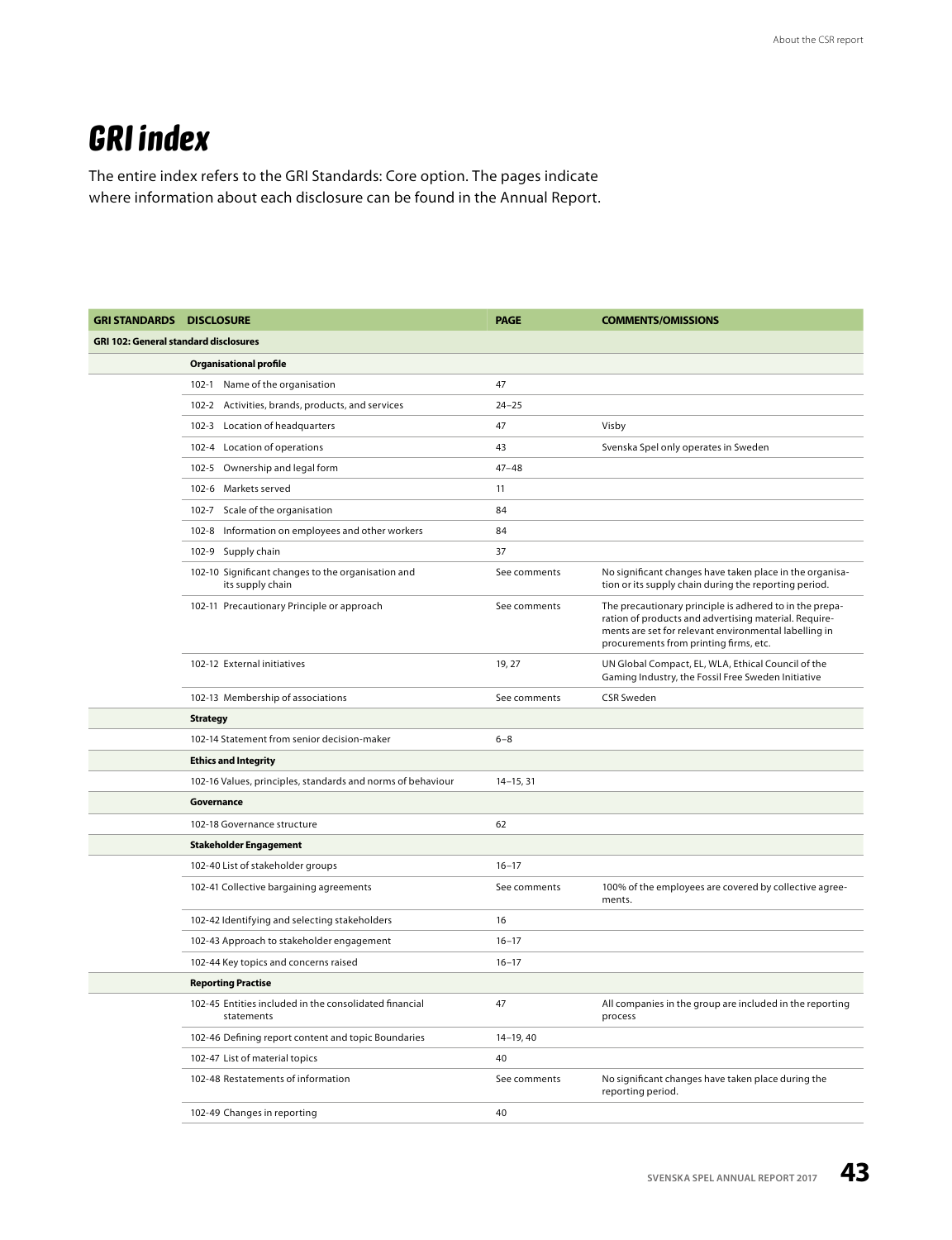| <b>GRI STANDARDS</b>                                  | <b>DISCLOSURE</b>                                                         | <b>PAGE</b>                | <b>COMMENTS/OMISSIONS</b>                                                                                                                                                                                                                 |  |  |  |
|-------------------------------------------------------|---------------------------------------------------------------------------|----------------------------|-------------------------------------------------------------------------------------------------------------------------------------------------------------------------------------------------------------------------------------------|--|--|--|
|                                                       | 102-50 Reporting period                                                   | 40                         |                                                                                                                                                                                                                                           |  |  |  |
|                                                       | 102-51 Date of most recent report                                         | 40                         |                                                                                                                                                                                                                                           |  |  |  |
|                                                       | 102-52 Reporting cycle                                                    | 40                         |                                                                                                                                                                                                                                           |  |  |  |
|                                                       | 102-53 Contact point for questions regarding the report                   | 40                         |                                                                                                                                                                                                                                           |  |  |  |
|                                                       | 102-54 Claims of reporting in accordance with the<br><b>GRI Standards</b> | 40                         |                                                                                                                                                                                                                                           |  |  |  |
|                                                       | 102-55 GRI content index                                                  | $43 - 45$                  |                                                                                                                                                                                                                                           |  |  |  |
|                                                       | 102-56 External assurance                                                 | 104                        |                                                                                                                                                                                                                                           |  |  |  |
| <b>MATERIAL TOPICS</b>                                |                                                                           |                            |                                                                                                                                                                                                                                           |  |  |  |
| <b>ECONOMIC PERFORMANCE</b>                           |                                                                           |                            |                                                                                                                                                                                                                                           |  |  |  |
| <b>GRI 103:</b><br>Management<br>approach             | 103-1 Explanation of the material topic and its Boundary                  | 34, 39, 41                 |                                                                                                                                                                                                                                           |  |  |  |
|                                                       | 103-2 The management approach and its components                          | 34, 41                     |                                                                                                                                                                                                                                           |  |  |  |
|                                                       | 103-3 Evaluation of the management approach                               | 34, 41, 66-67              |                                                                                                                                                                                                                                           |  |  |  |
| <b>GRI 201:</b><br><b>Economic</b><br>Performance     | 201-1 Direct economic value generated and distributed                     | 37                         |                                                                                                                                                                                                                                           |  |  |  |
| <b>INDIRECT ECONOMIC IMPACTS</b>                      |                                                                           |                            |                                                                                                                                                                                                                                           |  |  |  |
| <b>GRI 103:</b><br><b>Management</b><br>approach      | 103-1 Explanation of the material topic and its Boundary                  | 20, 25-26, 33-34,<br>39.41 | The topic refers to:<br>• Lowering the cost of gambling problems in society<br>• Giving children and young people the opportunities to<br>do sports<br>• Job opportunities at retailers and business partners                             |  |  |  |
|                                                       | 103-2 The management approach and its components                          | 19-20, 41                  |                                                                                                                                                                                                                                           |  |  |  |
|                                                       | 103-3 Evaluation of the management approach                               | 20, 41, 66-67              |                                                                                                                                                                                                                                           |  |  |  |
| <b>GRI 203:</b><br><b>Indirect Economic</b><br>Impact | 203-2 Significant indirect economic impacts                               | 20, 27-29, 34, 38-39       | It is not currently possible to quantify the Company's indi-<br>rect economic impact. For example, it is not possible to<br>show in figures the reduction in costs for society as a result<br>of the Company's responsible gaming agenda. |  |  |  |
| <b>ANTI-CORRUPTION</b>                                |                                                                           |                            |                                                                                                                                                                                                                                           |  |  |  |
| <b>GRI 103:</b><br>Management<br>approach             | 103-1 Explanation of the material topic and its Boundary                  | 16, 37, 41                 |                                                                                                                                                                                                                                           |  |  |  |
|                                                       | 103-2 The management approach and its components                          | 19, 41                     |                                                                                                                                                                                                                                           |  |  |  |
|                                                       | 103-3 Evaluation of the management approach                               | $41,66 - 67$               |                                                                                                                                                                                                                                           |  |  |  |
| <b>GRI 205:</b><br><b>Anti-corruption</b>             | 205-3 Confirmed incidents of corruption and actions taken                 | 45                         | No instances of corruption involving Svenska Spel were<br>reported during the year.                                                                                                                                                       |  |  |  |